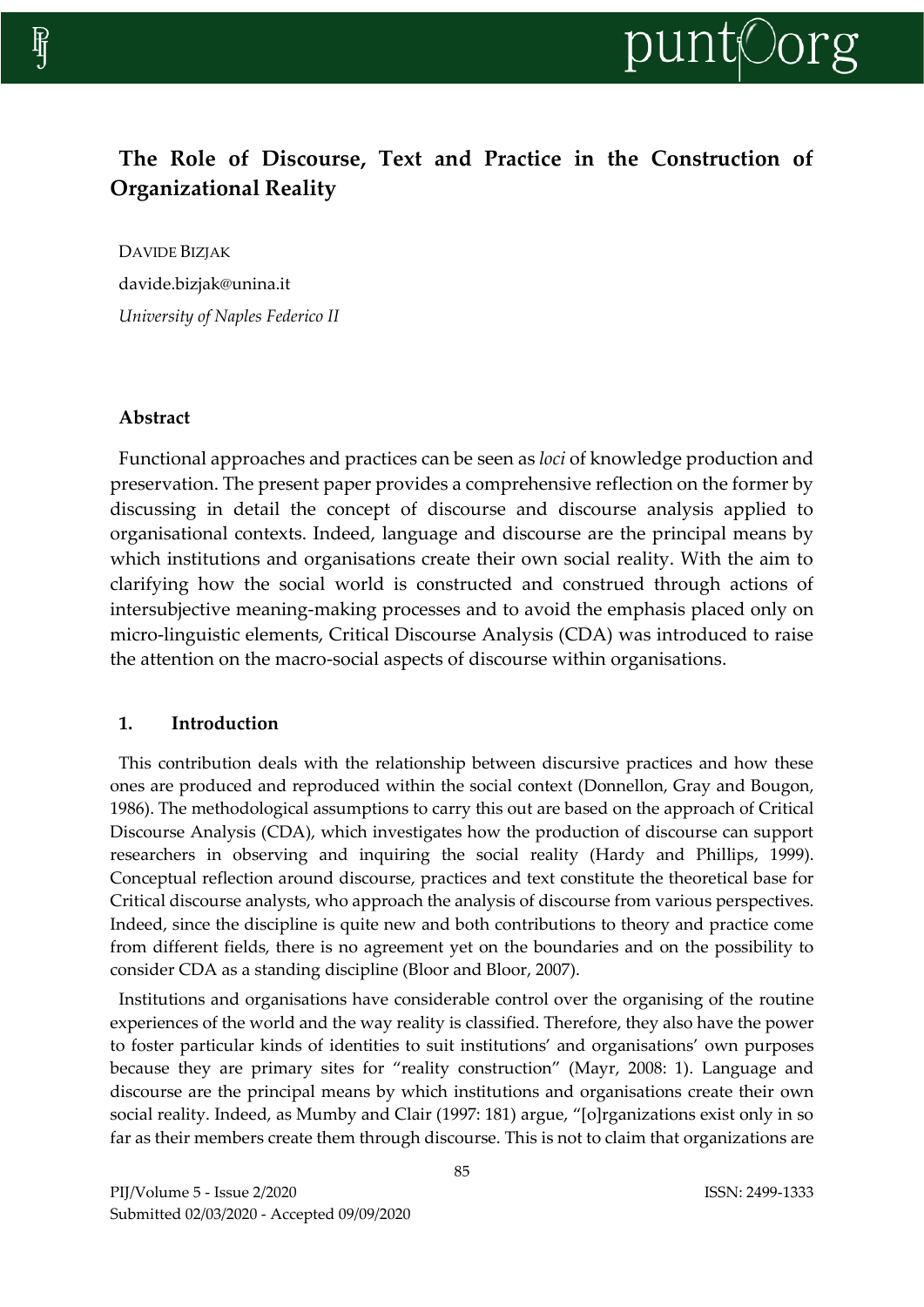

'nothing but discourse', but rather that discourse is the principal means by which organizational members create a coherent social reality that frames their sense of who they are". This, however, does not mean that individuals are entirely constrained by the organisational discourse that is laid upon them: people can and do resist and subvert dominant organisational discourses and practices by drawing on oppositional knowledge or tailoring dominant understandings to their personal circumstances. In this way, imposed identities can and are constantly negotiated, contested, and resisted.

The article introduces different perspectives on CDA, looking at different conceptual characteristics related to the construction of discourse in observing reality. Thus the paper is structured as follows: in Section 2, an analysis of the word 'discourse' and the instrumental use of texts is introduced. In Section 3, some aspects of discourse analysis as a methodology are analysed. Before introducing the functional approach (Section 5), practices (Section 4), seen as a *locus* of knowledge preservation and knowledge-production will be envisaged.

## **2. Defining 'discourse'**

The word 'discourse' has come to be used in several senses. Generally speaking, discourse refers to the symbolic interaction that people have in a communicative event (Hymes, 1964, 1972) and may take place in several ways (usually, written, spoken, and visual communication). A further and narrower understanding of the broad sense of the word 'discourse' sees it as linked to specific institutional contexts. In this way, it is common to hear about 'legal discourse', 'academic discourse', 'political discourse', and so on. This latter conception is less useful in analysing individual communicative events, although it becomes more helpful in interpreting and understanding academic discourse, for instance, due to the abundance of different instantiations of this specific discourse, such as research reports, papers, books, and so forth. On the other hand, the term 'discourse' can be solely used to indicate spoken interactions, even though nowadays this use is relatively rare because of the possibility to analyse many written interactions (Phillips and Brown, 1993). Accordingly, discourse is also meant either as a treatise or as a discourse concerning specific topics, such as the economy, migration, specific communities, etc. Finally, multimodal discourse refers to those discourses that rely on more than one mode of communication. Modern technology enables us to access visual information. For instance, a magazine might make use of written texts but also pictures and other forms of communication; a scientific monograph might incorporate written texts with diagrams; a film uses images, words and music. Thus, discourse, in this latter sense, includes language and other forms of semiosis such as visual and body language. Texts (as discoursal elements and understood from a multimodal perspective) often combine different semiotic systems (e.g., the texts found in a television context characteristically combine language and visual images). Thus, the word 'discourse' can be meant as a *symbolic human interaction*: it includes the spoken language but even pictures, films or music (Bloor and Bloor, 2007). The scope of discourse analysis, on the basis of the previous observations, is not merely the analysis of discourse *per se*, but the investigation of the relations between discourse and non-discoursal elements of the social reality in order to reach a better understanding of these complex relationships (including how changes in discourse can cause changes in other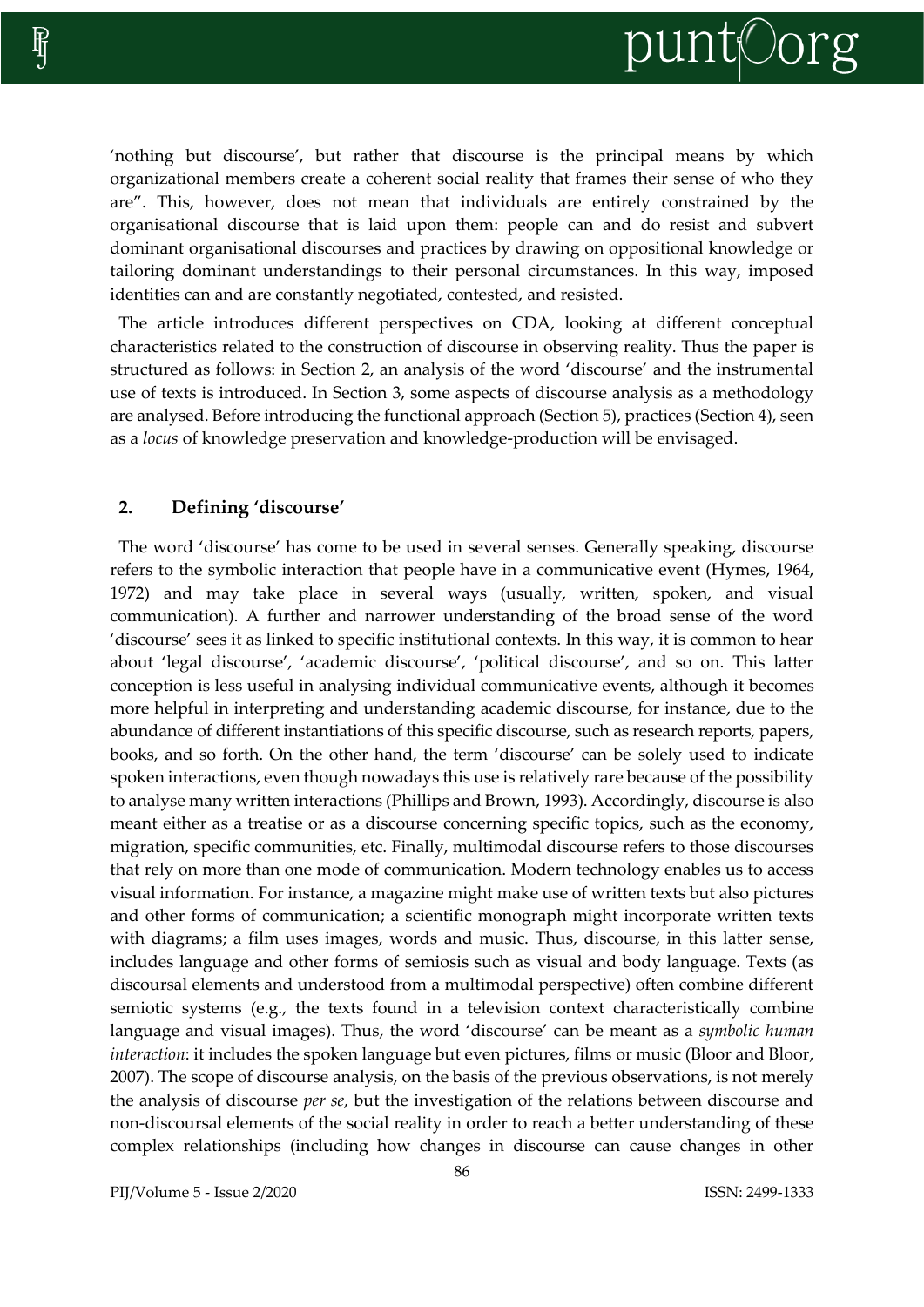elements; Fairclough, 2005). However, if we are to analyse relations *between* discourse and nondiscoursal elements, we must naturally see them as different elements of social reality, as ontologically distinct.

## **2.1. Text**

Text is a product of discourse, and discourse is usually constructed in/through texts. It is typically used as a proof of a communicative event, and it may be both written and spoken (or a mix of the two in the case of texts written-to-be-spoken and texts spoken-to-be-written). The term 'text' is used here in a generalised sense as the discoursal element of social practices. In this way, texts should not be understood as elements that are produced in isolation, but as establishing a relation to other aspects of social events, and as entailing a link to social practices that is internal to texts themselves, in the sense that they necessarily draw on specific orders of discourse (i.e., social practices in their discoursal aspects), and on the discourses, genres, and styles associated with them.

However, it must be promptly underlined that "texts are elements of tension between two forces: social practices and, through their mediation, social structures; and the agency of the social actors who speak, write, compose, read, listen to, interpret them" (Fairclough, 2005: 925). The social resource of discourses, genres, and styles are subject to social agencies, so that texts actively rewrite discourses, genres, and styles, articulating them together in potentially novel ways. The interdiscursive analysis of texts in CDA (Chouliaraki and Fairclough, 1999) displays how texts articulate different discourses, genres, and styles drawing from diverse orders of discourse, and showing the capacity of social agents to use existing social resources, which may contribute to changing the attractiveness of and relations among social practices (Heracleous and Hendry, 2000). From a CDA point of view, the general case for incorporating discourse analysis into organisational research includes the possibility that such study should include a detailed analysis of texts. The argument is a rather obvious one: relations between discourse and other social elements (including the constructive effects of discourse) cannot be researched without a method for analysing linguistic and interdiscursive features of texts in some detail (Fairclough, 2005).

## **3. Critical Discourse Analysis (CDA)**

With the aim to clarify how the social world is constructed through actions of intersubjective meaning-making and to avoid the emphasis placed only on micro-linguistic elements, Critical Discourse Analysis (CDA) was introduced by Norman Fairclough (1989, 1992, 2005) to raise the attention on the macro-social aspects of discourse. The relation between discourse and social structure is dialectical due to the twofold nature of discourse, that is, both as an object and practice (Doyle and Sims, 2002). Accordingly, discourse is continually and recursively acting on individual meaning-making elements in the production of texts (Barrett and Cooperrider, 1990). CDA theorises three categories of social phenomena, that is, text, discourse, and social environment (Fairclough, 1992). Subject positions are first located in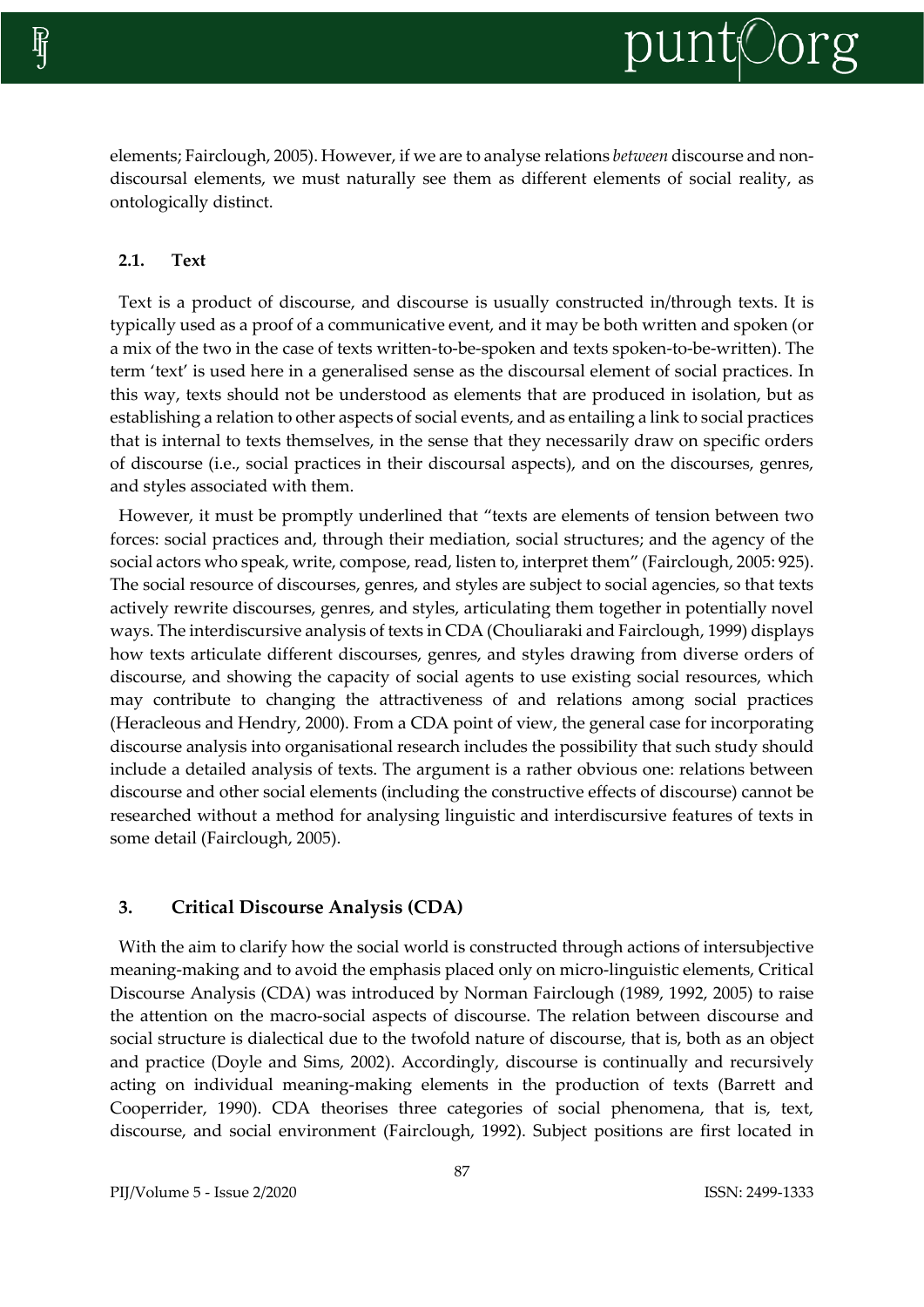

social space from which actors produce texts, and then discourses. Organisations, therefore, can be seen as the result of this discursive construction, made by members in their organisational experience (Gioia, 1986). Engaging in discursive practices can also represent a political action, a way to control power and finally determine the understanding of all the concepts (re)produced and diffused within organisations (Palmer and Dunford, 1996; Hardy, Palmer and Phillips, 2000). More importantly, the individuals who have the right to yield texts also have the possibility of producing concepts, objects, and the position of subjects, even in those cases where the discursive structures produce contradictory results. The consequence is an ambiguous and contested set of discursive structures full of contradictions with their meaning and application subject to continuous negotiations.

The methodological approach to research associated with CDA formulates objects of study on the basis of specific research topics (Bourdieu and Wacquant, 1992). In this way, one should not assume that the research topic is neutral in formulating coherent objects of research. The process of constructing them involves selecting theories and categories that are in line with the research topic. It is thanks to such theorisations of the research topic and object of research that one can select appropriate methods of data collection and analysis. Sometimes, this would be the work of an interdisciplinary research team; or it might be a matter of a discourse analyst drawing on the literature from other disciplines and theories (Fairclough, 2005). Interjecting discourse as the connection between texts and social context offers a framework for the reflection on how the (re)production of sets of texts leads to change or stability in a specific social context, and vice versa. In organisational research, more generally, discourse analysis has been scrutinised in and applied to a number of research topics. For example, Munir and Phillips (2005) examine how the meanings and uses of technologies are discursively constructed. Other examples include Tienari *et al*. (2005), who use discourse analysis to study the construction of understandings of gender discrimination in corporate hierarchies; Doolin (2003) applies ideas from discourse analysis to understand organisational change, while Phillips, Lawrence, and Hardy (2004) employ discourse analysis to theorise the process of social construction subsumed to institutionalisation.

Despite this growing enthusiasm for discourse analysis in management and organisation studies (Grant *et al*., 2005), more broadly, its application of strategy has lagged behind some other areas of the discipline. This observation leads Vaara, Kleymann, and Seristö (2004) to the conclusion that strategy research has paid little attention to the discursive processes involved in strategising. Some researchers have identified crucial areas of social change where CDA can play a fundamental part. For example, Teun van Dijk's (1993) research focuses on the discursive construction of racism in media discourse and everyday interactions, while Norman Fairclough (2004) has worked on issues related to the globalisation. Central to CDA is the statement that discourse is strictly connected to control. Power is held by both institutions and individuals in contemporary society, and any challenge to the *status quo* challenges those who hold power. Thus, a commitment to equality belongs in itself to those who are responsible for maintaining the inequalities in contemporary society and must be of significant concern to those who challenge the *status quo* (Bloor and Bloor, 2007: 4).

In order to provide a methodological approach so as to highlight the connection between the micro-level of everyday language use and the macro-level of social structure, Fairclough (1992)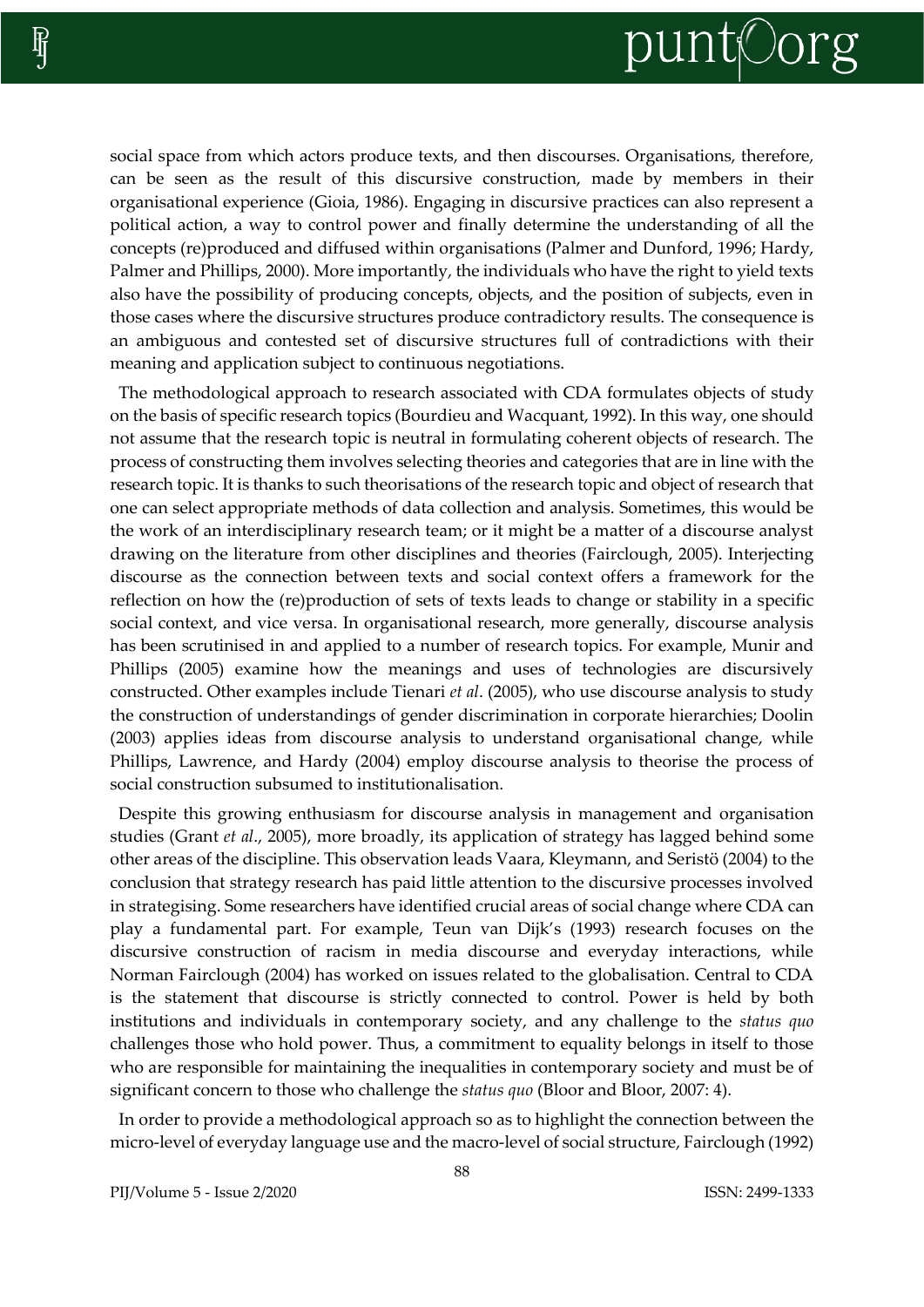

considers language use as a form of social practice, whereas discursive practice frames the structures. Accordingly, discourse contributes to all the levels of social structure interchangeably, and there is a complex and recursive relation between the texts produced in social interaction, discourse, and social structure (Giddens, 1984). This means that discourse analysis from this perspective "involves working in dialogue with particular bodies of social theory and approaches to social research, identifying specific research questions for discourse analysis within the object of study" (Fairclough, 2005: 927), and trying to ensure that relations between discourse and other social elements are rightly addressed. For instance, Fairclough (2000) discusses the political phenomenon of New Labour from an analytical discourse point of view, "formulating research questions in dialogue with objects of research constructed by political researchers" (Fairclough, 2005: 927). These perspectives are different, but we might say that they are not discrete, in the sense that other elements of the social context (i.e., the social relations, material boundaries, and structuring of space in organisations), in being socially constructed through discourse, come to incorporate or internalise particular discursive elements and, therefore, a specific world-view.

### **3.1. Discourses as practices**

People within specific domains engage in social practices and can thus be referred to as actors. Social practices are human behaviours that involve following certain socially established conventions within the boundaries of which actors have some degree of individual freedom and opportunities for unique behaviours. Examples of social practices include religious ceremonies as well as business meetings. Most social practices involve knowledge of linguistic and discoursal conventions. For instance, as Bloor and Bloor (2007: 8) argue, in a religious service, one may need to know how to behave in particular situations and when specific actions are more appropriate than others. Therefore, in accordance with Bloor and Bloor (2007), social practices are always linked to specialised forms of knowledge (Bloor and Bloor, 2007: 8):

The knowledge and skills required to engage in social practices are part of socially shared knowledge. They may have been 'picked up' through experience or contact with other actors, or they may have been learned via specific instruction within the home environment or as part of education or training.

Although social practices are often well-established and persistent within a particular culture, they are rarely unchanging (Bloor and Bloor, 2007: 8). A single instance of social practice is "a social event which, when it is language-based (such as a committee meeting), is also known as a speech event" (Bloor and Bloor, 2007: 8). When discussing the formation of objects, Foucault (1972: 49) concludes that discourses should be treated "as practices that systematically form the objects of which they speak". Discourses as practices, in Foucault's view, are regulated by discursive relations, and discursive objects exist "under the positive conditions of a complex group of relations" (Foucault, 1972: 45). He points out that these relations are established among institutions, economic and social processes, behavioural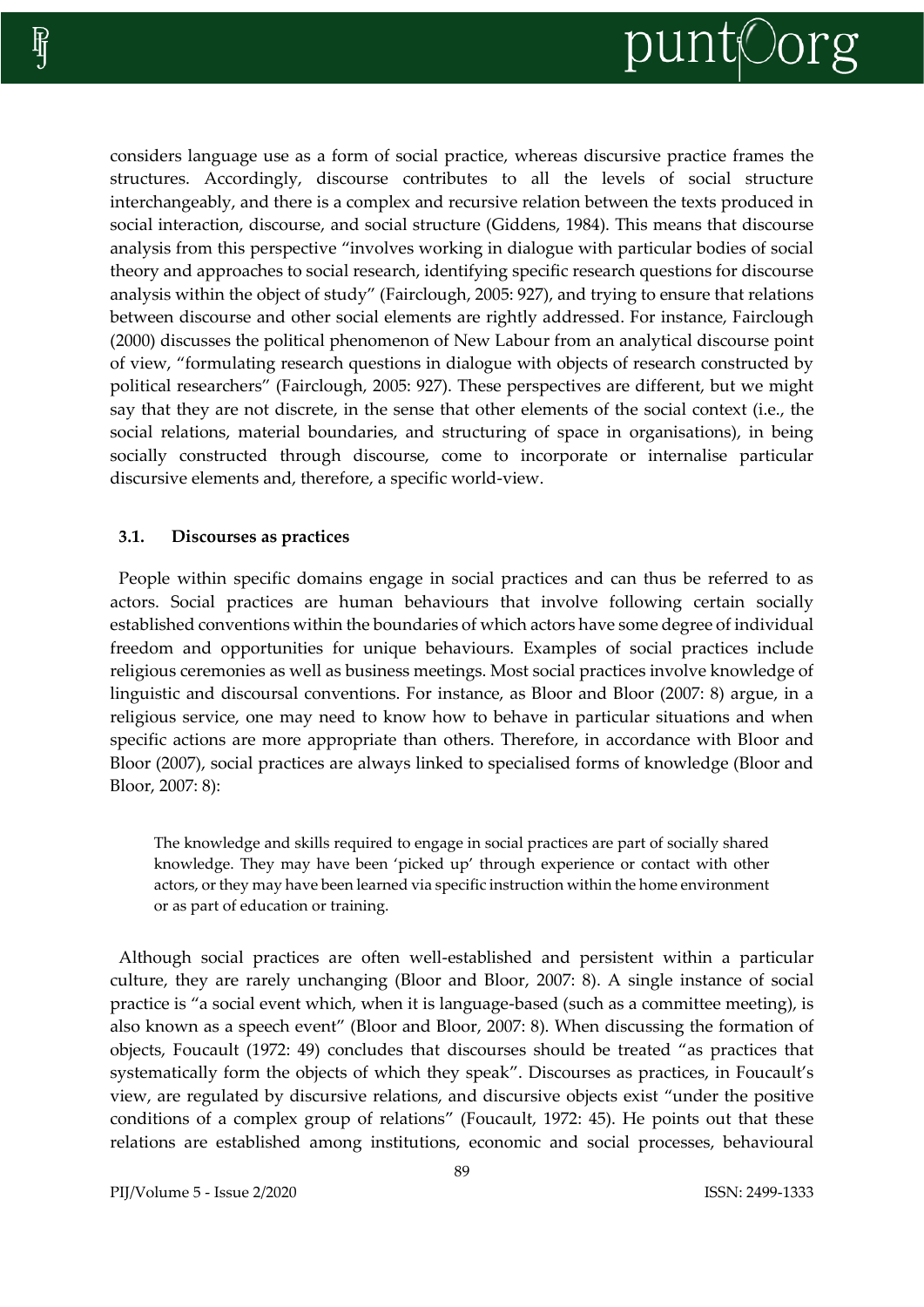# punt©org

patterns, systems of norms, techniques, forms of classification, modes of characterisation (Foucault, 1972). These relationships are neither exterior nor internal to discourse, but they have established boundaries. These relations are said to determine tautologically "the group of relations that discourse must establish in order to speak of this or that object, in order to deal with them, name them, analyse them, classify them, explain them, etc." (Foucault, 1972: 46).

Foucault further distinguishes 'discursive relations' from 'real or primary relations', which can be described among institutions, techniques, or social forms "independently of all discourse or all object of discourse" and "reflexive or secondary relations […] formulated in the discourse itself" (Foucault, 1972: 45); and he states that "the problem is to reveal the specificity of these discursive relations, and their interplay with the other two kinds" (Foucault, 1972: 45-46). This theme of the interrelations between discursive and non-discursive domains will be taken up more extensively in Foucault's later, Genealogical writings. In summary, in his Archaeological writings, Foucault viewed discourses as groups of statements that do not form unities but dispersions, which should themselves be analysed. Discourses, in this way, are seen as practices that obey specific rules and are located in archives, or systems that establish statements as events and things. Discourses are constitutive of the objects they address (Fairclough *et al*., 2011), and especially subjectivity. Subjects, rather than being intentional producers of discourse, are at the mercy of anterior discursive structures.

## **4. Practices in organisations**

This section will argue for a linking of the daily organisational practices to the production of knowledge, that is, within a specific context, the production of discourse. This process, as will be demonstrated, can be a source of discrimination for those who challenge a binary view of gender.

Knowledge based on practice has an enduring tradition in sociological and organisational studies. In recent times, practices have been recognised as one of the most important categories when we think about the social world (Schatzki, Knorr-Cetina and Von Savigny, 2001). One of the reasons for this attention is the philosophical challenge to the rationalist view of the relationship between object and subject, put forward mainly by Heidegger and Wittgenstein (Sandberg and Tsoukas, 2011, 2015; Schatzki, 2012). As Heidegger (1996 [1927]) claims in his existential ontology, the core assumption on knowledge is represented by a sense of being in the world, a situated behaviour that has a specific meaning in a specific context. Wittgenstein (1958), on the other hand, assumes that following a rule imposed by society does not avoid the risk of misinterpretation. What is needed is the obedience to that rule, which implies the imitation of others following that rule. For Wittgenstein (1958), the understanding of a social rule is determined by the belongingness to those specific practices.

The repeated and repeatedly corrected common practices lead to the embodiment of a habitus, by learning an activity and an embodiment of specific pieces. Embodied knowledge allows improvisation, and the (following) embodiment of a piece allows being-in-there. Repeated and repeatedly corrected practices also lead to feeling one with each other when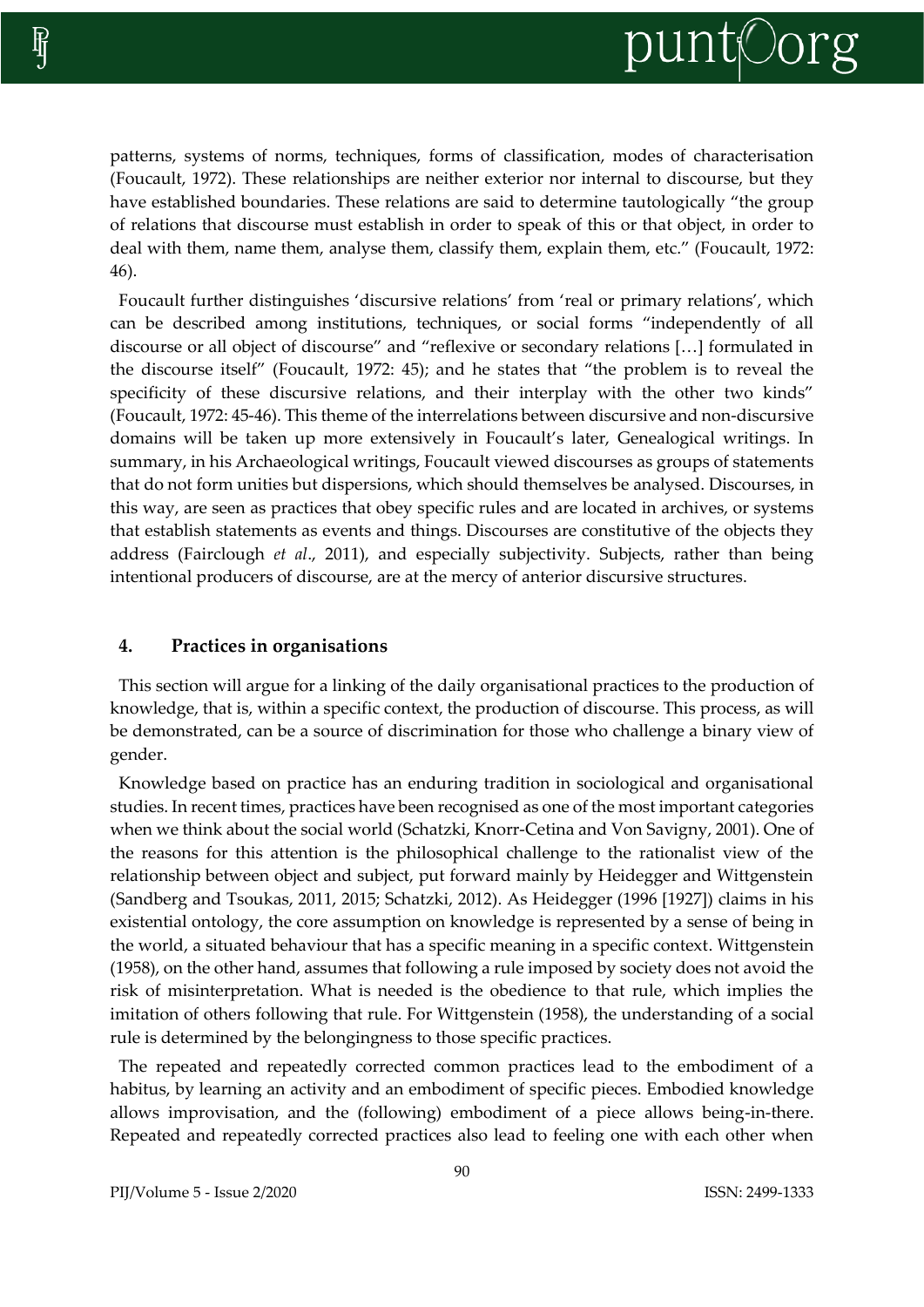acting 'together with', and this allows being-together-in-there (Bourdieu, 1990: 55, emphasis in the original):

Because the *habitus* is an infinite capacity for generating products – thoughts, perceptions, expressions and actions – whose limits are set by the historically and socially situated conditions of its production, the conditioned and conditional freedom it provides is as remote from creation of unpredictable novelty as it is from simple mechanical reproduction of the original conditioning.

Indeed, "the term practice is a *topos* that connects 'knowing' with 'doing'" (Gherardi, 2008: 517). The relationship between practices and organisation has attracted the attention of a large number of scholars interested in how knowledge is transmitted through the organisation.

Feldman and Orlikowski (2011) have recognised three ways in which the observation of practices could say something about the organisational reality. The first concerns the understanding of the specific action made by people in the organisation. Dealing with this aspect means understanding and codifying knowledge about the specific activity endeavoured by organisational members. The second way, more theoretical than the former, is related to how structures are engendered and how to interpret them through the continuation of practices. Finally, the third way is concerned with "the constitutive role of practices in producing organizational reality" (Feldman and Orlikowski, 2011: 1241). This perspective on organisational practices could also be linked to professional attitude.

One of the theoretical traditions that has mainly focused on organisational learning, and that belongs to the so-called stream of practice-based studies (Corradi, Gherardi and Verzelloni, 2010), is linked to that body of the literature on communities of practice (Brown and Duguid, 1991; Lave and Wenger, 1991) that are characterised by the mutual engagement, the joint enterprise, and a shared repertoire. This influential stream of research introduced to the organisational literature the perspective of the newcomer as an approach to better understand the content of tacit knowledge emerging in the community, which is often taken for granted (Gherardi 2006).

Researching through practice implies a thorough understanding of the corporeal and social field of observation. What is engaged with the observation is something embedded in microgestures that act as a source of knowledge. The differences between ordinary uses of language and workplace discourse are not absolute, and of course, workplaces differ from each other (Koester, 2010). Nevertheless, research into workplace discourse has revealed "distinctive interactive and linguistic patterns across different workplaces as well as within particular professional or workplace settings" (Koester, 2010: 7; see also Drew and Heritage, 1992). Such discourses reflect (Koester, 2010: 7):

[...] distinctive workplace practices that result from participants interacting in carrying out their tasks at work. While individuals will have varying degrees of autonomy depending on the nature of the work, working together always involves interacting with others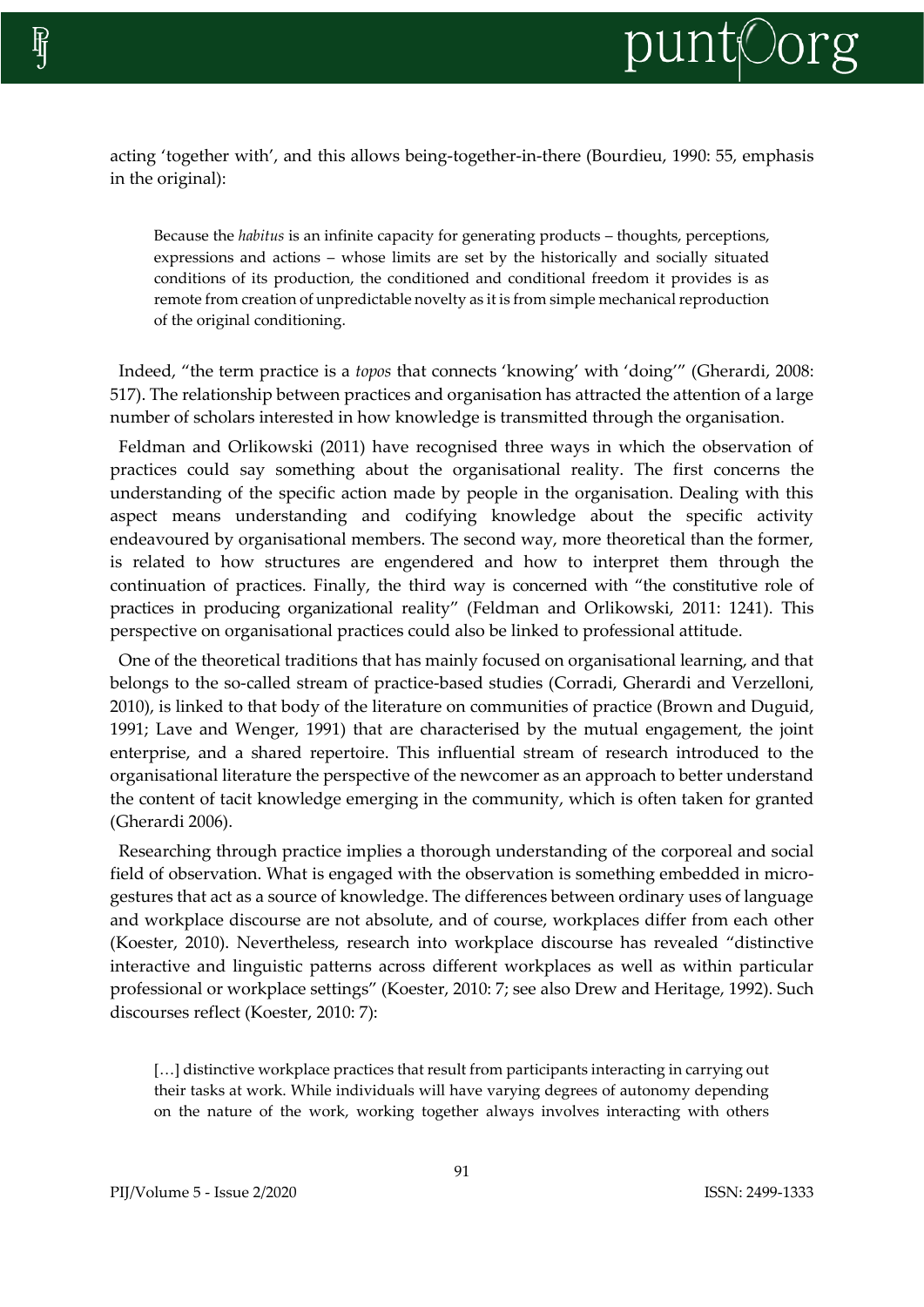through spoken or written genres within the constraints of specific ways of doing things or 'practices'.

The primary way of studying such groups in which people do things at work have emerged from the investigation of workplace discourse and its community of practice (Lave and Wenger, 1991; Wenger, 1998). Therefore, the main characteristics of the notion of community of practice and discourse communities are highlighted, drawing from the concept of practice, and how knowledge does not only entail a purpose but also becomes a tool to perpetuate organisations over time.

Swales (1990) proposes that a discourse community has a broadly agreed set of common public goals, mechanisms of intercommunication among its members, in addition to owning genres, and has acquired some specific terminology. Although some elements of the community of practice and discourse community are quite similar, such as *mutual engagement* and *mechanisms of intercommunication*, what Wenger (1998) means by the former seems to go far beyond Swales' (1990) categories. Mutual engagement does not exclusively involve mechanisms of intercommunication, but it creates shared relationships, and it connects participants in unexpected ways (Wenger, 1998). In the same way, joint enterprise creates relations of mutual accountability within the group. Looking at Swales' (1990) six defining characteristics of a discourse community, the emphasis is placed on how the discourse is used, and even more, on the use of genres. A discourse community is a socio-rhetorical community and does not require assimilation of world-view or a threshold level of personal involvement (Swales, 1990: 31). More specifically, Swales (1990: 9) defines discourse communities as "sociorhetorical networks that form in order to work towards sets of common goals". However, in Swales' (1990) description of discourse communities, not much attention is actually paid to them beyond their role as users of specific genres. This is rather different in the social constructionist school of genre, as it tries to connect genres to the values and epistemology of the discourse community. Swales' (1990) discourse communities are therefore much more narrowly defined than Wenger's (1998) communities of practice (Koester, 2010), where the focus is on how these communities engage (and not only use) genres. Accordingly, with communities of practice, the role of discourse is much less visibly apparent. Wenger's (1998) notion of *shared repertoire* is again much broader than the notion of genre, and it includes "routines, words, tools, ways of doing things, stories, gesture, symbols, genres, actions or concepts" (Wenger, 1998: 83). Shared repertoires, therefore, encompass both linguistic and non-linguistic elements, even though it is not clear what role each of them plays in the enactment of the community.

#### **5. Functional approach to discourse**

A functional approach to discourse sees language-based communication as being employed by managerial and social actors for achieving specific organisationally (and often personally) relevant ends. Discourse is seen as a tool at actors' disposal rather than as a constraining, dominating feature of social life (as in the critical approach); or as a shaping influence and a window to the ideational, symbolic world of organisations (as in the interpretive approach).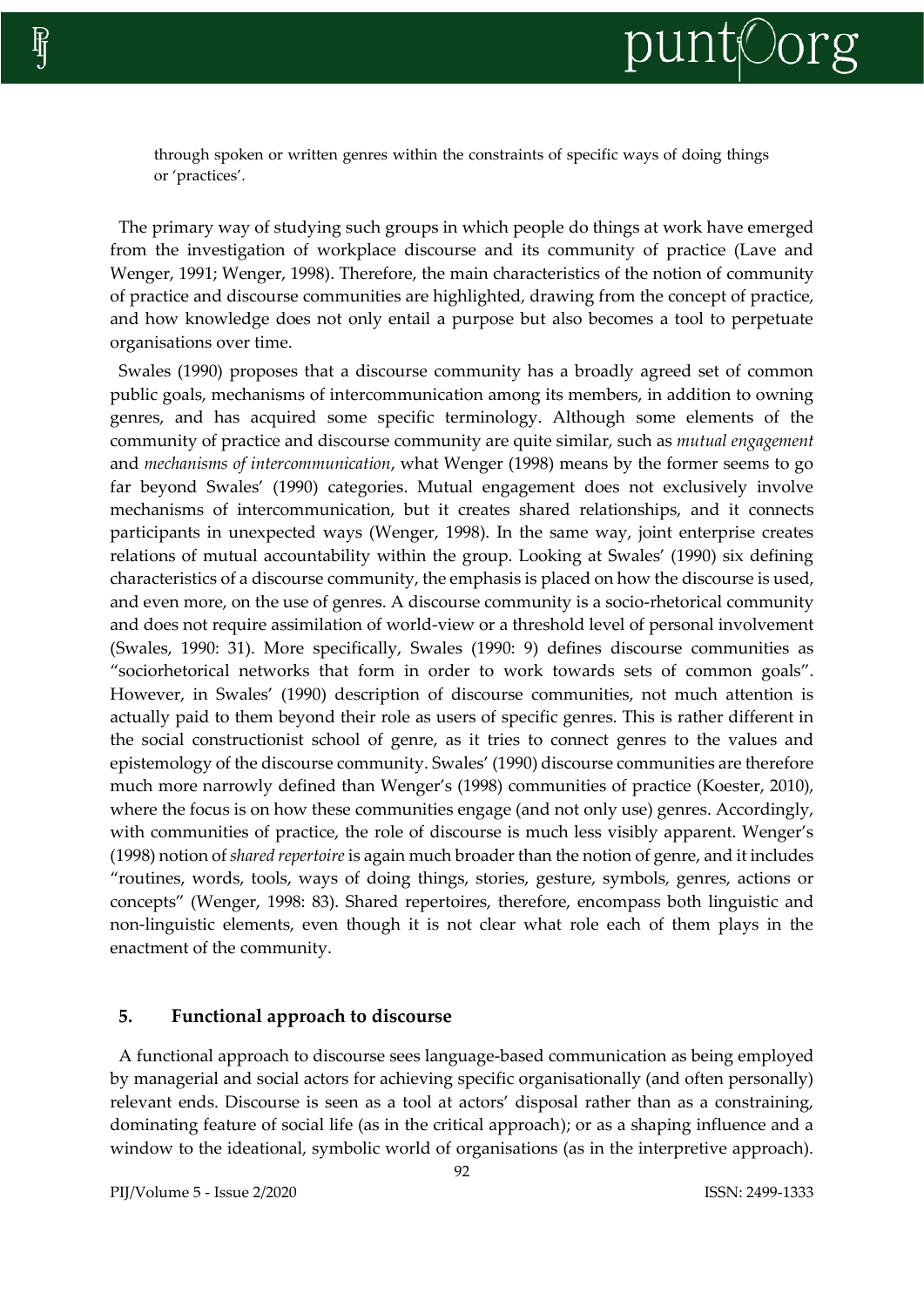In this section, the functional approach to organisational discourse is illustrated through a discussion of how aspects of discourse (in particular, the use of metaphors) can be employed in efforts to accomplish more effective organisation change and development.

#### **5.1. Functional metaphors**

The interest in organisation studies for the behavioural aspects of work is well established. Research that was initially considered pioneering has now become part of the most mainstream currents in the field. An example is represented by Mayo's (1933) studies, which paved the way for an increasing interest by researchers towards the 'human factor' in organisations, highlighting motivational aspects of people as both workers and individuals. Other key contributions throughout the development of a person-centred approach in organisational studies that have been used, discussed and critiqued at length, *inter alia*, include the informality within processes of cooperation by Barnard (1938), Maslow's (1954) hierarchy of needs, Herzberg's (1959, 1979) theory of motivation, but also processes of enactment in the relationship between organisations and the environment (Weick, 1977, 1979), organisational learning (Argyris and Schon, 1978).

There is a turning point that allows the interaction between the human side and the organisation to go from a superficial behavioural level to a deeper level of interlacing with organisational design: a much more significant role is given to unconscious and deeper dimensions of thought. Attention is then shifted from the observation of what motivates workers who, like human resources, are by definition the object of an investment that needs to provide a return on investment, to the person who, by definition, is not merely an investment. Gareth Morgan's (1986) *Images of Organization* aligns with this reasoning since the value for individuals of organisational structures as social mediation is made explicit through his 'images'. In the abovementioned volume, Morgan (1986: 6) uses specific organisational metaphors in "exploring the implications of different metaphors for thinking about the nature of organization": machines, organisms, brains, cultures, political systems, psychic prisons, flux and transformation, and instruments of domination (Morgan, 1986). Psychic prisons, in particular, are visible expressions of unconscious thoughts, which, if not consciously managed, can become traps of organisational activity. A metaphor, in this sense, may be seen as more than just a figure of speech. Seeing A in terms of the metaphor B is not only the archetype of related tropes such as metonymy, synecdoche, simile, and analogy but, more importantly, it is constructive and constitutive of both social reality and scientific inquiry (Morgan, 1986; Oswick, Keenoy and Grant, 2002; Heracleous, 2003, 2006; Jacobs and Heracleous, 2005, 2006), inducing, in actors' minds, ontological and epistemic correspondences between otherwise distinct domains (Lakoff and Johnson, 1980). Literal views of metaphors see them as merely a statement of similarity or analogy that are potentially expendable since what was stated metaphorically could also be stated literally (Black, 1979). This perspective is identified by Tsoukas (1993) as consistent with objectivist approaches in social science, which view the use of metaphors as not only unnecessary but also distorting of the 'facts' that should be expressed in literal language (Pinder and Bourgeois, 1982).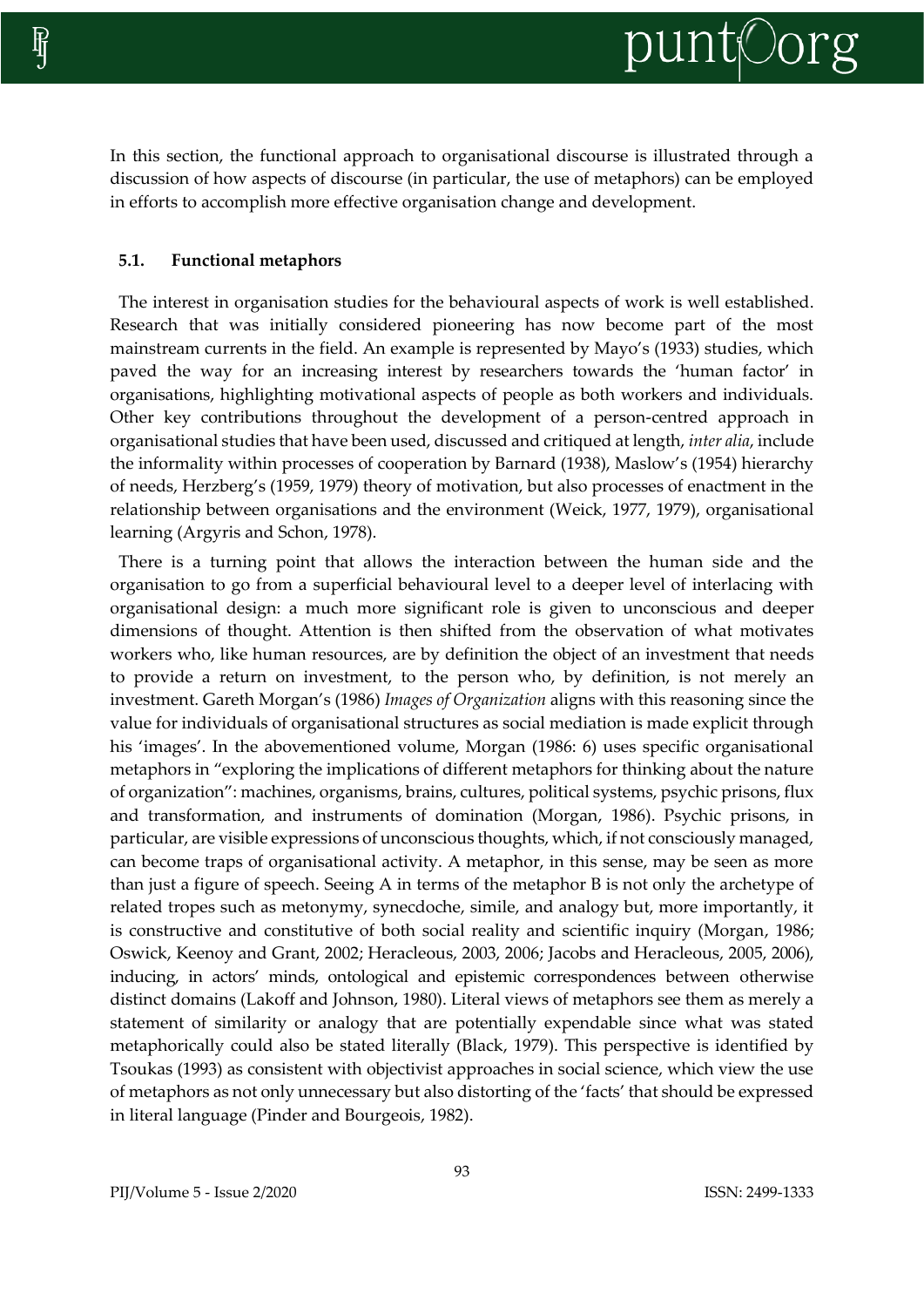

The roots of these traps can be found in shared beliefs, the comfort of taken-for-granted past success or even in the influence cast by one group on another. In order to explain how these traps of the psyche act on people's minds and actions, Morgan (1986) uses Plato's allegory of the cave, where prisoners can only get an idea of the outside world from inside the cave in the form of shapes projected by the fire on to a wall in the cave. Clearly, that is not the real world nor a truthful projection or representation of it; but, being unable to see anything else, prisoners believe the projections to be reality. For those people, gaining freedom from the prison means the possibility (both as a person and as a human resource) to venture out of the cave in the open to experience the world, nature, its colours, its sounds and scents, thus, rejecting the shapes and shadows from the fire as real. When considered as a metaphor for institutions, getting out of the cave and breaking the chains of the prison of the mind mean recognising institutional fears and anxiety, and escaping from the traps these can hide for the institution itself and individuals.

According to Julia Segal (1991), from the level of the unconscious, the prison is created by the prisoners for the guards; at the same time, the guards can be liberated in the organisational decision-making processes by getting in touch with the unconscious dimension of organisations without letting traps influence them (Renz, 2009). The creative potential of metaphorical statements depends upon there being sufficient differences between the two domains for a creative strain to exist (Morgan, 1983). The capability of metaphors to create situations and to foster organisational change is broadly testified in organisation studies (Pondy, 1983; Sackmann, 1989). Metaphors can offer valuable insights into existing situations (Morgan, 1980, 1983, 1986, 1996; Crider and Cirillo, 1991), while simultaneously acting as a linkage from a familiar to a new state (Pondy, 1983).

#### **6. Conclusions**

As seen in Section 4 and Section 5, the power of discourse plays a seminal role in reproducing phenomena linked to social representation in organisations.

Thus, organisations can play a crucial role in being social mediators for change, which may be somehow contraposed to the natural selection view of organisations, in which only those who adapt themselves to the environment may hopefully survive. The theoretical foundation of discourse supports automatic text analysis in filling the gap between techniques in the calculation and the conceptual reflection concerning the role of discourse in organisations, and widely within society<sup>1</sup>. As suggested by Fairclough in his original idea about the structure of discourse, several elements, such as text (at a micro-level), practices (at a meso-level), and discourse (at a macro-level) contribute in supplying to researcher a weave to interpret texts that contribute to producing and reproducing social contexts.

#### **Keywords**

discourse; functionalism; organisations; critical

<sup>&</sup>lt;sup>1</sup> This approach follows and develops Bizjak (2018).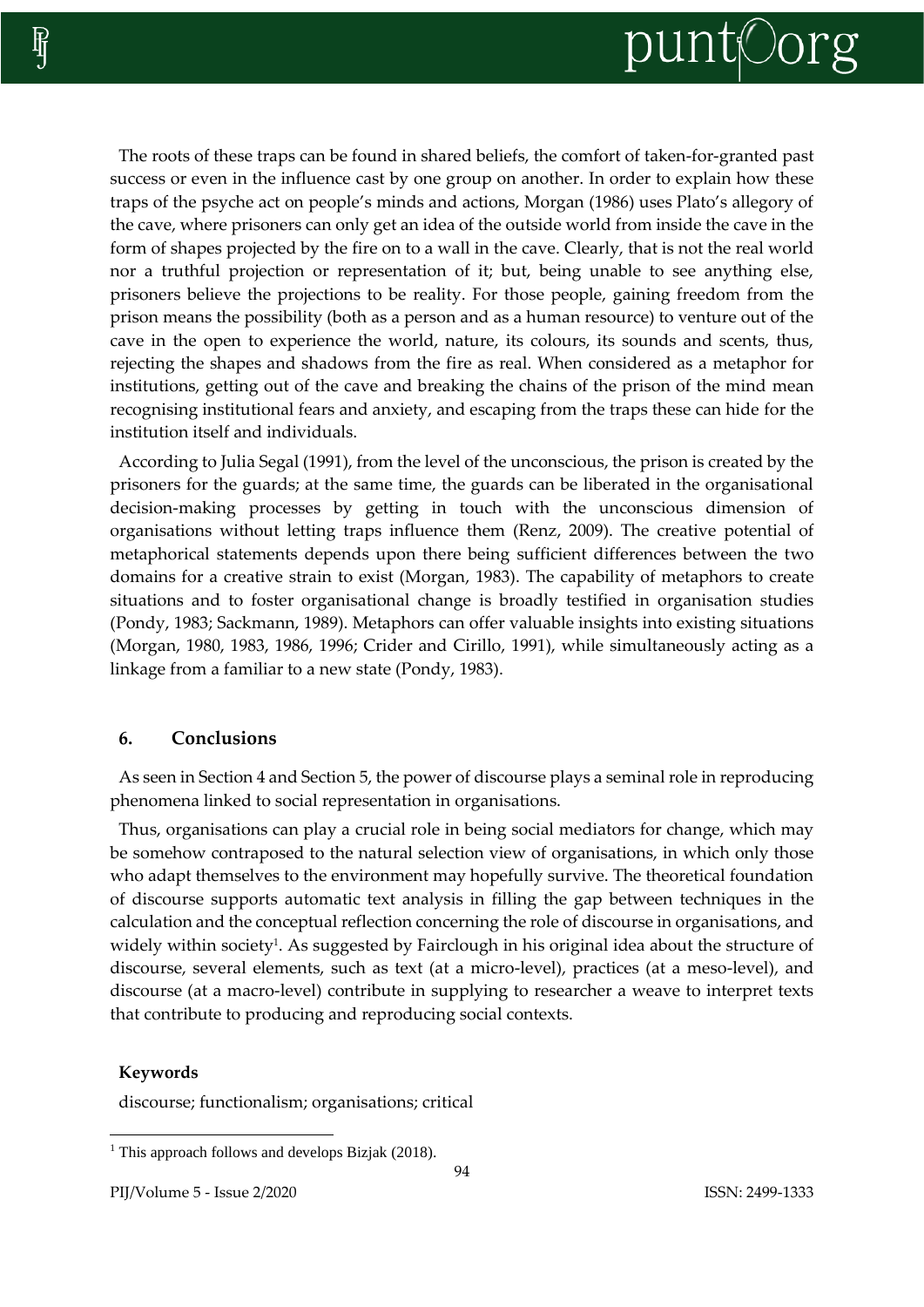## punt©org

## **Reference list**

- Argyris, C., and Schon, D. (1978), *Organizational Learning: A Theory of Action Perspective*, Reading, MA: Addison-Wesley.
- Barnard, C.I. (1938), *The Functions of the Executives*, Cambridge, MA: Harvard University Press.
- Bizjak, D. (2018), *Diversity Management and Identity in Organisations: From Liminality to Inclusion*, Newcastle upon Tyne: Cambridge Scholars Publishing.
- Black, Max (1979), "More about Metaphor", in A. Ortony (ed.), *Metaphor and Thought*, 19-43, Cambridge: Cambridge University Press.
- Bloor, M., and Bloor, T. (2007), *The Practice of Critical Discourse Analysis: An Introduction*, London: Hodder Alborn.
- Bourdieu, P. (1990), *The Logic of Practice* (translated by R. Nice), Stanford, CA: Stanford University Press.
- Bourdieu, P., and Wacquant, L.J.D. (1992), *An Invitation to Reflexive Sociology*, Chicago, IL: University of Chicago Press.
- Chouliaraki, L., and Fairclough, N. (1999), *Discourse in Late Modernity: Rethinking Critical Discourse Analysis*, Edinburgh: Edinburgh University Press.
- Corradi, G., Gherardi, S., and Verzelloni, L. (2010), "Through the Practice Lens: Where is the Bandwagon of Practice-Based Studies Heading?", *Management Learning*, 41 (3): 265-283.
- Crider, C., and Cirillo, L. (1991), "Systems of Interpretation and the Function of Metaphor", *Journal for the Theory of Social Behaviour*, 21 (2): 171-195.
- Donnellon, A., Gray, B., and Bougon, M.G. (1986), "Communication, Meaning, and Organized Action", *Administrative Science Quarterly*, 31 (1): 43-55.
- Doolin, B. (2003), "Narratives of Change: Discourse, Technology and Organization", *Organization*, 10 (4): 751-770.
- Doyle, J.R., and Sims, D. (2002), "Enabling Strategic Metaphor in Conversation: A Technique of Cognitive Sculpting for Explicating Knowledge", in A.S. Huff and M. Jenkins (eds), *Mapping Strategic Knowledge*, 63-85, London: SAGE.
- Drew, P., and Heritage, J. (eds, 1992), *Talk at Work: Interaction in Institutional Settings*, Cambridge: Cambridge University Press.
- Fairclough, N. (1989), *Language and Power* (3rd edn., 2015), London/New York: Routledge.
- Fairclough, N. (1992), *Discourse and Social Change* (15<sup>th</sup> edn., 2013), Cambridge: Polity Press.
- Fairclough, N. (2000), *New Labour, New Language?*, London/New York: Routledge.
- Fairclough, N. (2004), "Critical Discourse Analysis in Researching Language in the New Capitalism: Overdetermination, Transdisciplinarity and Textual Analysis", in L. Young and C. Harrison (eds), *Systemic Functional Linguistics and Critical Discourse Analysis*, 103- 122, London: Continuum.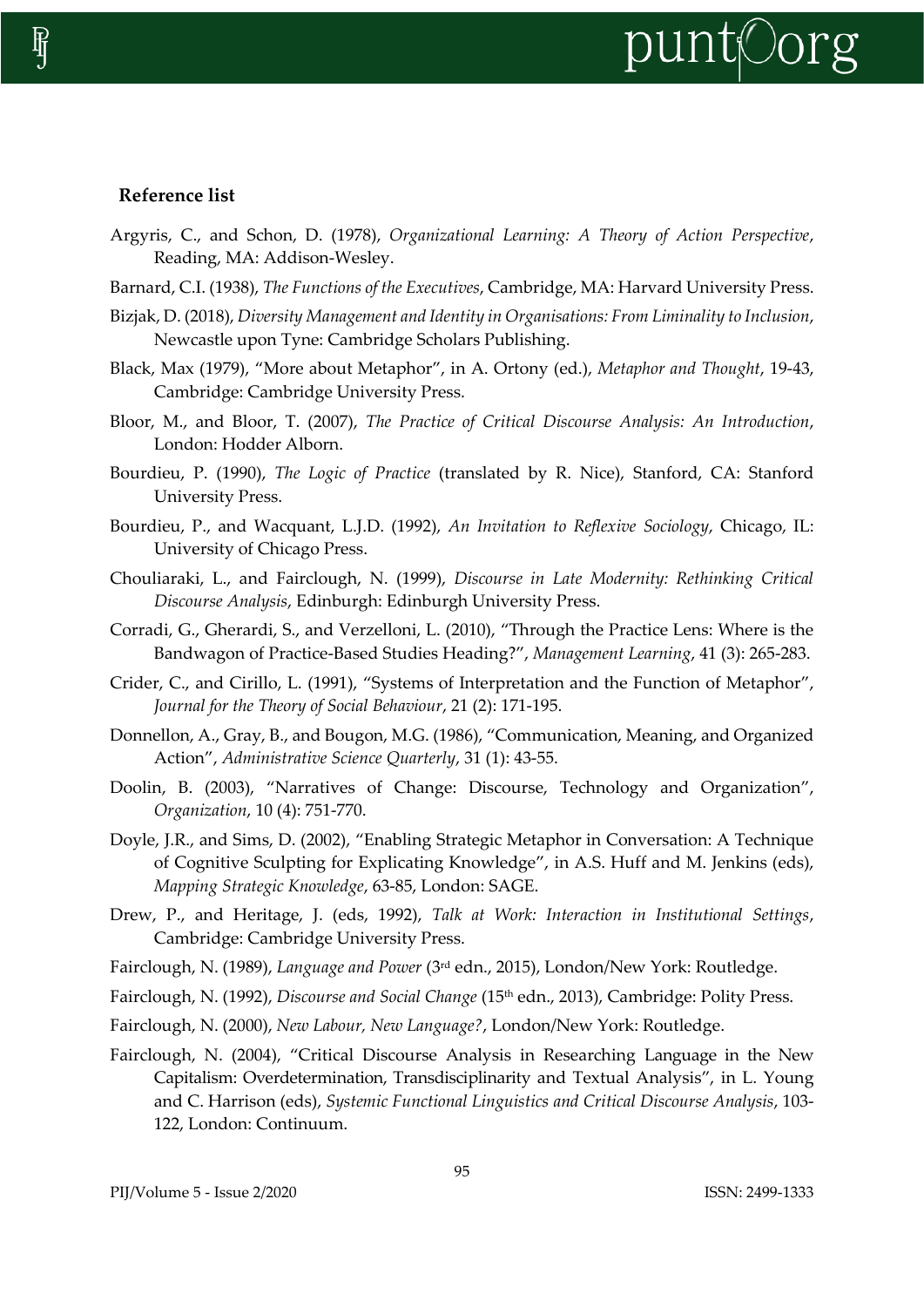

- Fairclough, N. (2005), "Peripheral Vision: Discourse Analysis in Organization Studies: The Case for Critical Realism", *Organization Studies*, 26 (6): 915-939.
- Feldman, M.S., and Orlikowski, W.J. (2011), "Theorizing Practice and Practicing Theory", *Organization Science*, 22 (5): 1240-1253.
- Foucault, M. (1972), *The Archaeology of Knowledge* (translated by A. Sheridan), London: Tavistock Publications.
- Gherardi, S. (2006), *Organizational Knowledge: The Texture of Workplace Learning*, Oxford: Blackwell.
- Gherardi, S. (2008), "Situated Knowledge and Situated Action: What Do Practice-Based Studies Promise?", in D. Barry and H. Hansen (eds), *The SAGE Handbook of New Approaches in Management and Organization*, 516-525, London: SAGE.
- Giddens, A. (1984), *The Constitution of Society: Outline of the Theory of Structuration*, Berkeley/Los Angeles: University of California Press.
- Gioia, D.A. (1986), "Symbols, Scripts, and Sensemaking: Creating Meaning in the Organizational Experience", in H.P. Sims and D.A. Gioia (eds), *The Thinking Organization*, 49–74, San Francisco, CA: Jossey-Bass.
- Grant, D., Michelson, G., Oswick, C., and Wailes, N. (2005), "Guest Editorial: Discourse and Organizational Change", *Journal of Organizational Change Management*, 18 (1): 6-15.
- Hardy, C., and Phillips, N. (1999), "No Joking Matter: Discursive Struggle in the Canadian Refugee System", *Organization Studies*, 20 (1): 1-24.
- Hardy, C., Palmer, I., and Phillips, N. (2000), "Discourse as a Strategic Resource", *Human Relations*, 53 (9): 1227-1248.
- Heidegger, M. (1996 [1927]), *Being and Time* (translated by J. Stambaugh), New York, NY: SCM Press.
- Heracleous, L.T. (2003), *Strategy and Organization: Realizing Strategic Management*, Cambridge: Cambridge University Press.
- Heracleous, L.T. (2006), *Discourse, Interpretation, Organization*, Cambridge: Cambridge University Press.
- Heracleous, L.T., and Hendry, J. (2000), "Discourse and the Study of Organization: Toward a Structurational Perspective", *Human Relations*, 53 (10): 1251-1286.
- Herzberg, F. (1959), *The Motivation to Work*, New York, NY: John Wiley & Sons.
- Herzberg, F. (1979), "Motivation and Innovation: Who are Workers Serving?", *California Management Review*, 22 (2): 60-70.
- Hymes, D.H. (1964), "Introduction: Toward Ethnographies of Communication", *American Anthropologist*, 66 (6): 1-34.
- Hymes, D.H. (1972), "The Contribution of Folklore to Sociolinguistic Research", in A. Paredes and R. Bauman (eds), *Toward New Perspectives in Folklore*, 42-50, Austin, TX: University of Texas Press.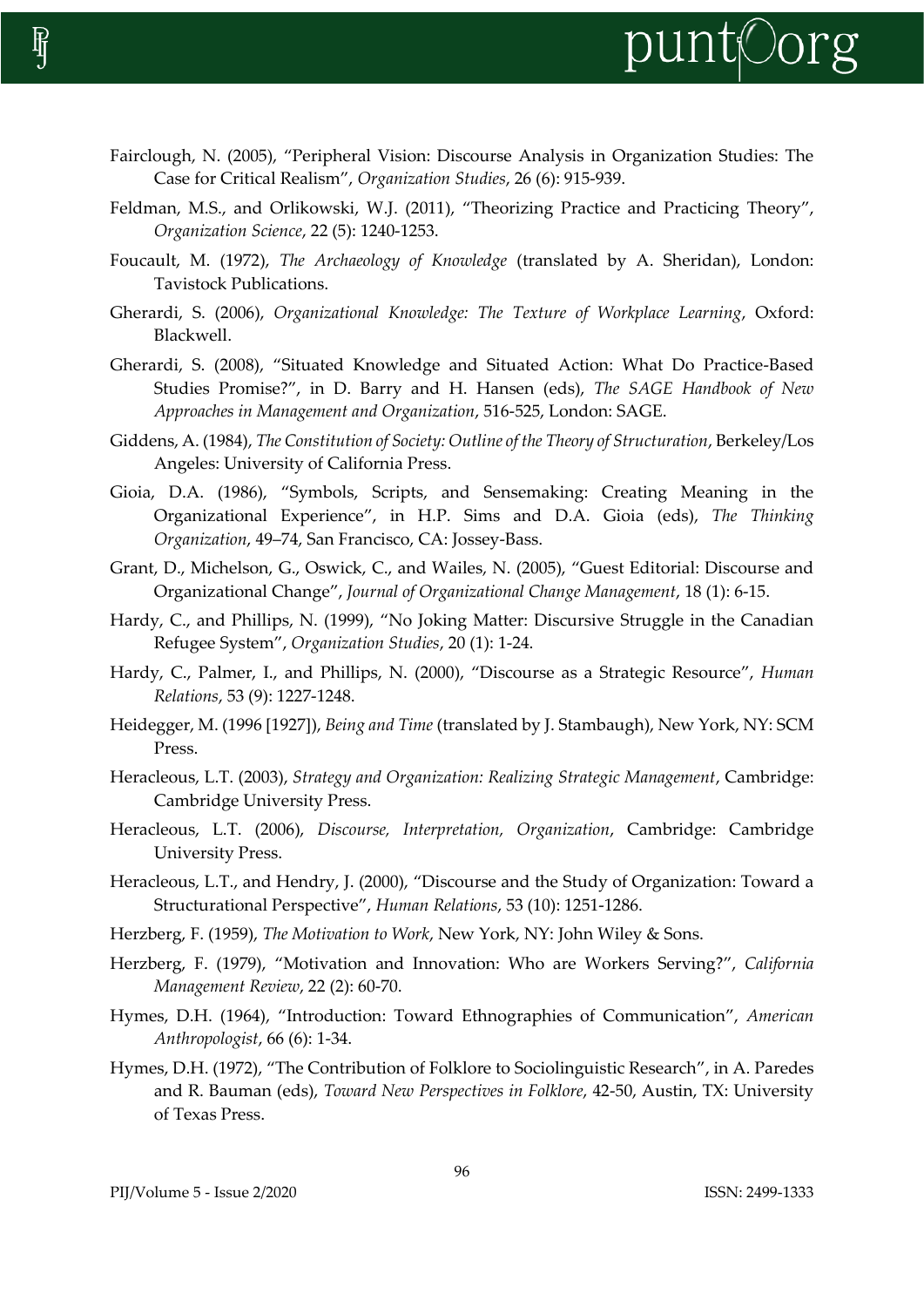

- Jacobs, C.D., and Heracleous, L.T. (2005), "Answers for Questions to Come: Reflective Dialogue as an Enabler of Strategic Innovation", *Journal of Organizational Change Management*, 18 (4): 338-352.
- Jacobs, C.D., and Heracleous, L.T. (2006), "Constructing Shared Understanding: The Role of Embodied Metaphors in Organization Development", *The Journal of Applied Behavioral Science*, 42 (2): 207-226.
- Koester, A. (2010), *Workplace Discourse*, London: Continuum.
- Lakoff, G. / Johnson, M. (1980), *Metaphors We Live By*, Chicago, IL: Chicago University Press.
- Lave, J., and Wenger, E. (1991), *Situated Learning: Legitimate Peripheral Participation*, Cambridge: Cambridge University Press.
- Maslow, A.H. (1954), *Motivation and Personality*, New York, NY: Harper and Row.
- Mayo, E. (1933), *The Human Problems of an Industrial Organization*, New York, NY: Macmillan.
- Mayr, A. (2008), *Language and Power: An Introduction to Institutional Discourse*, London: Continuum.
- Morgan, G. (1980), "Paradigms, Metaphors and Puzzle Solving in Organization Theory", *Administrative Science Quarterly*, 25 (4): 605–622.
- Morgan, G. (1983), "More on Metaphor: Why We Cannot Control Tropes in Administrative Science", *Administrative Science Quarterly*, 28 (4): 601–607.
- Morgan, G. (1986), *Images of Organization*, Beverly Hills, CA: SAGE.
- Morgan, G. (1996), "An Afterword: Is There Anything More to be Said About Metaphor?", in D. Grant and C. Oswick (eds), *Metaphor and Organizations*, 227–240, London: SAGE.
- Mumby, D.K., and Clair, R.P. (1997), "Organizational Discourse", in T.A. van Dijk (ed.), *Discourse Studies Volume 2: Discourse as Social Interaction*, 181-205, London: SAGE.
- Munir, K.A., and Phillips, N. (2005), "The Birth of the 'Kodak Moment': Institutional Entrepreneurship and the Adoption of New Technologies", *Organization Studies*, 26 (11): 1665-1687.
- Oswick, C., Keenoy, T., and Grant, D. (2002), "Note: Metaphor and Analogical Reasoning in Organization Theory: Beyond Orthodoxy", *Academy of Management Review*, 27 (2): 294- 303.
- Palmer, I., and Dunford, R. (1996), "Conflicting Uses of Metaphors: Reconceptualizing their Use in the Field of Organizational Change", *Academy of Management Review*, 21 (3): 691- 717.
- Phillips, N., and Brown, J.L. (1993), "Analyzing Communication in and around Organizations: A Critical Hermeneutic Approach", *Academy of Management Journal*, 36 (6): 1547-1576.
- Phillips, N., Lawrence, T.B., and Hardy, C. (2004), "Discourse and Institutions", *Academy of Management Review*, 29 (4): 635-652.
- Pinder, C.C., and Bourgeois, V.W. (1982), "Controlling Tropes in Administrative Science", *Administrative Science Quarterly*, 27 (4): 641-652.

PIJ/Volume 5 - Issue 2/2020 ISSN: 2499-1333